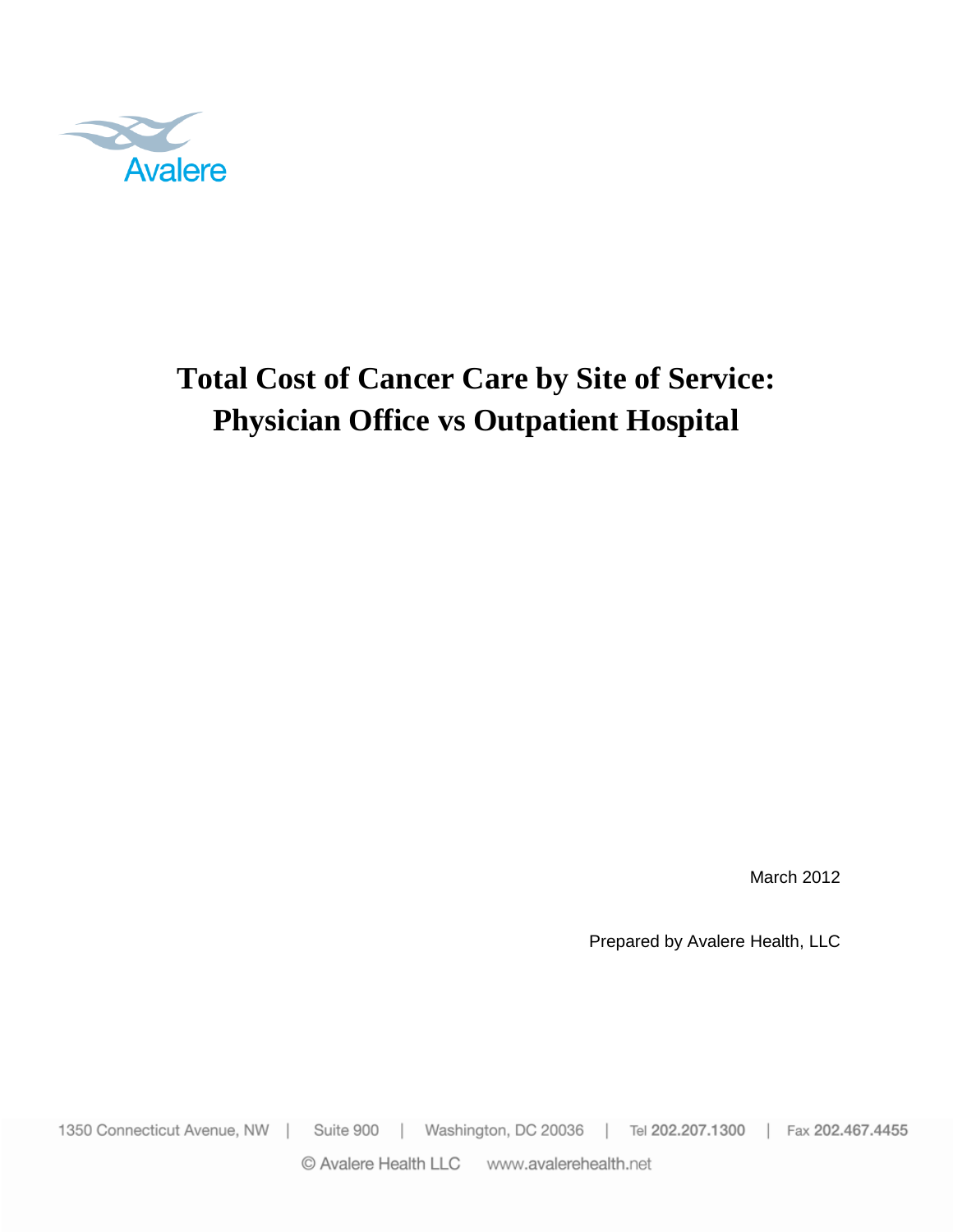## **Executive Summary**

Avalere Health analyzed three years of commercial health plan data to examine the differences in the total cost of care for cancer patients based on the site of service of chemotherapy or radiation therapy. Our study compared the average total episode costs for patients receiving treatment for cancer in a physician's office (including freestanding radiation therapy centers) versus those receiving treatment in a hospital outpatient department (HOPD). The total episode costs included both plan payments and patient liability (copays / co-insurance) for all services received during the treatment episode, whether related or unrelated to the care for the patient's cancer. We controlled for patient's age, gender, and the prior history of cancer in calculating the total episode costs.

Our risk-adjusted results suggest that treatment for patients receiving chemotherapy in a HOPD costs on average 24 percent more than treatment received in a physician's office. We also found care for patients treated in a physician's office less expensive regardless of the length of the chemotherapy duration. The average chemotherapy episode lasted 3.8 months for patients managed in a physician's office versus 3.4 months for patients managed in a HOPD. For chemotherapy lasting only one month, patients treated in a hospital outpatient setting cost 28 percent more than patients managed in a physician's office. For patients receiving a full 12 months of chemotherapy, hospital outpatient care costs 53 percent more than in the physician office-based setting.

For patients receiving radiation therapy, approximately two-thirds of the treatment episodes lasted one or two months and cost approximately 15 percent and 4 percent more, respectively, in a HOPD versus a freestanding location. Approximately one-third of treatment episodes lasted three months and were about 8 percent more expensive in a freestanding location versus the hospital outpatient setting. The average radiation therapy episode lasted 2.1 months for patients managed in a freestanding location versus 1.9 months for patients managed in a HOPD.

There are many possible reasons for the differences in episode costs, including some that we investigate in this paper and many that we cannot investigate. In particular, there may be patient acuity factors, which we cannot measure that necessitate higher spending in one setting versus the other. As such, our results should be interpreted with caution, as shifts in the setting of care may not result in the magnitude of savings suggested by these results.

\* \* \* \* \* \*

Avalere Health was commissioned by the Community Oncology Alliance to analyze data provided by health plan members of the National Association of Managed Care Physicians (NAMCP) Medical Directors Institute. The claims data analyzed for this paper are from four large commercial managed care plans, covering an estimated 9 million individuals. The Community Oncology Alliance received funding from Amgen and Millennium Pharmaceuticals for this study. The analysis, findings, and discussion sections of this paper represent the independent work of Avalere Health.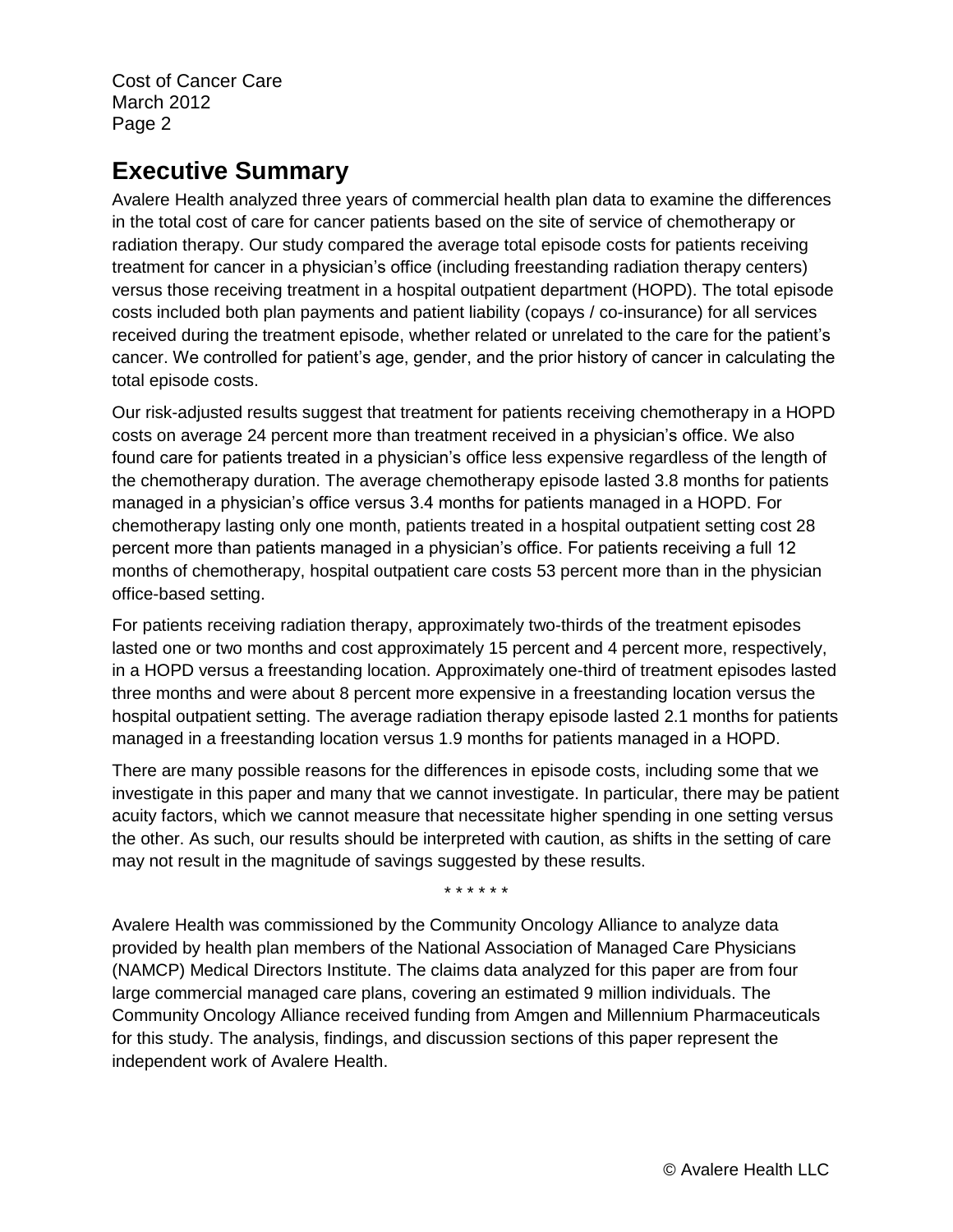## **Chemotherapy Analysis**

## **Characteristics of Chemotherapy Treatment Episodes**

Our chemotherapy analysis focused on patients who received all of their chemotherapy during a single episode in either: a physician's office (referred to as "office-managed" for the remainder of this document); or a hospital outpatient department (HOPD) (referred to as "HOPD-managed" for the remainder of this document). After exclusions, we analyzed 26,168 episodes for 22,204 individual patients, representing an average of 1.2 episodes per patient in the analysis. Seventyfive percent of the chemotherapy episodes were office-managed, with the remaining 25 percent of the episodes being HOPD-managed. (See Appendix I for a full description of our methodology)

#### **Table 1: Distribution of Chemotherapy Patients and Episodes by Setting of Therapy**

|                                        | Total  | <b>Office-</b><br>managed | <b>HOPD-</b><br>managed |
|----------------------------------------|--------|---------------------------|-------------------------|
| Patients in analysis*                  | 22.204 | 16,675                    | 5,656                   |
| Episodes in analysis                   | 26,168 | 19,562                    | 6,606                   |
| Percent of total episodes              |        | 75%                       | 25%                     |
| Average number of episodes per patient | 1.2    | 1.2                       | 1.2                     |

Source: Avalere Health analysis of NAMCP member data

\* Some patients received separate episodes in different settings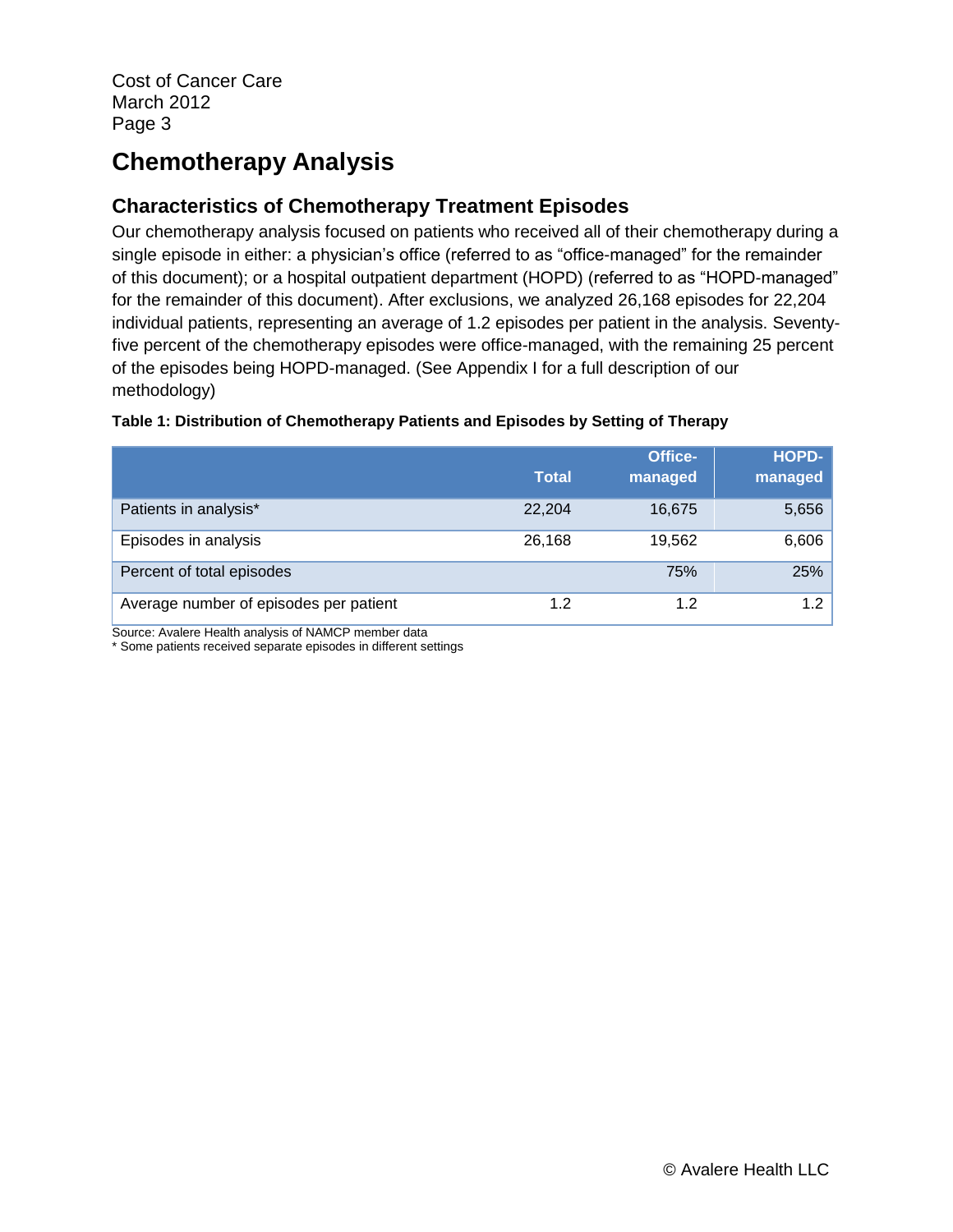Eighty-eight percent of all episodes analyzed were for patients aged 60 and older. There appears to be a relationship between age and setting for chemotherapy episodes, as older patients were more likely than younger patients to be office-managed. About 69 percent of episodes for patients 49 years old or younger were office-managed compared to over 87 percent of episodes for patients 90 years old or older.



Source: Avalere Health analysis of NAMCP member data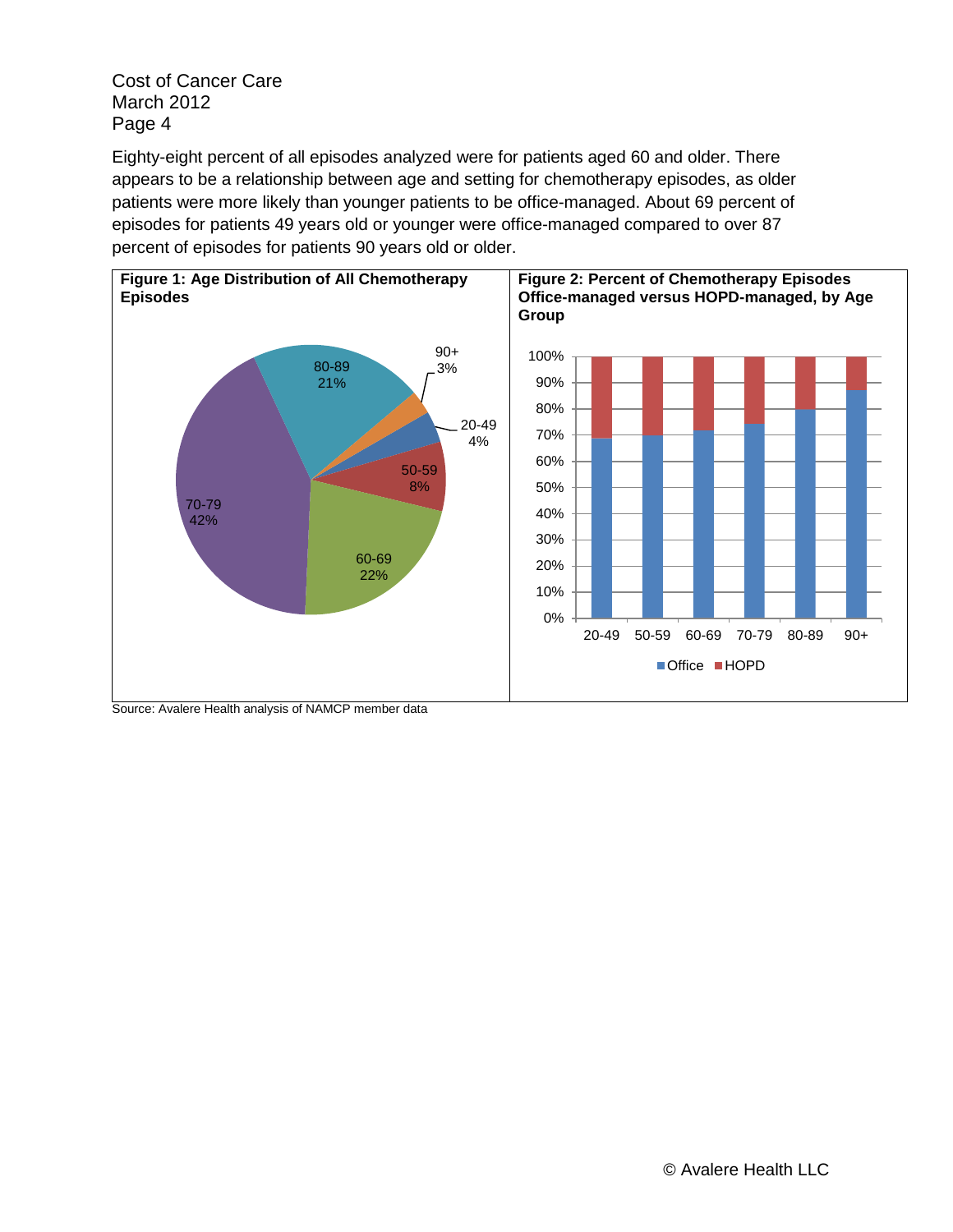More males than females received chemotherapy in our study (56 percent versus 44 percent). Both genders received mainly office-managed therapy; however, males were more likely to be office-managed than females. Over 78 percent of episodes for men were office-managed, compared to 70 percent of episodes for women.



Source: Avalere Health analysis of NAMCP member data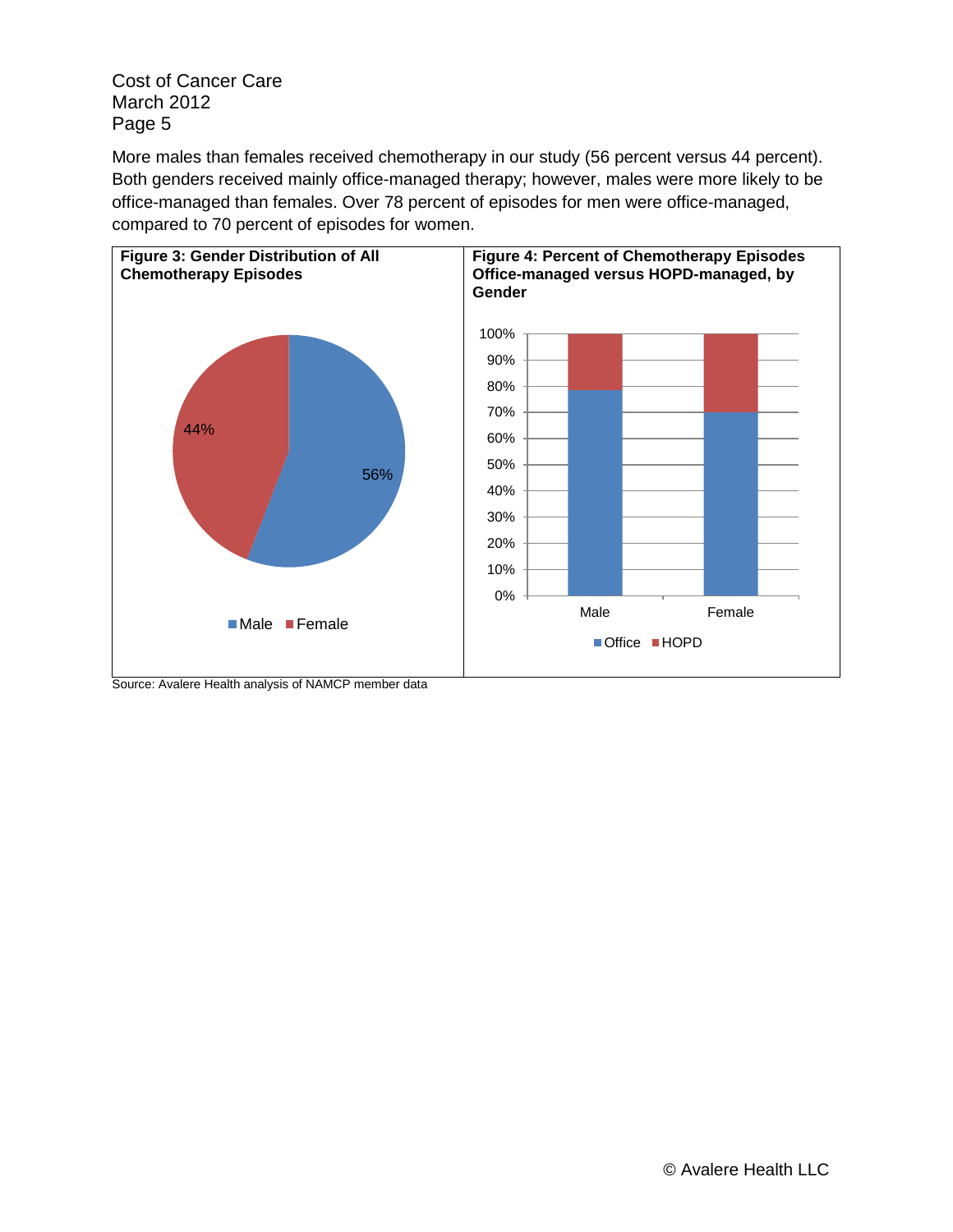Eleven types of cancer accounted for over 90 percent of all chemotherapy episodes, including six cancers that accounted for nearly 75 percent of all episodes. Although office-managed therapy is dominant across all cancer categories, the distribution of office-managed episodes varies across different cancers. For example, 90 percent of chemotherapy to treat prostate cancer was office-managed verus 61 percent of chemotherapy to treat ovarian cancer.





Source: Avalere Health analysis of NAMCP member data



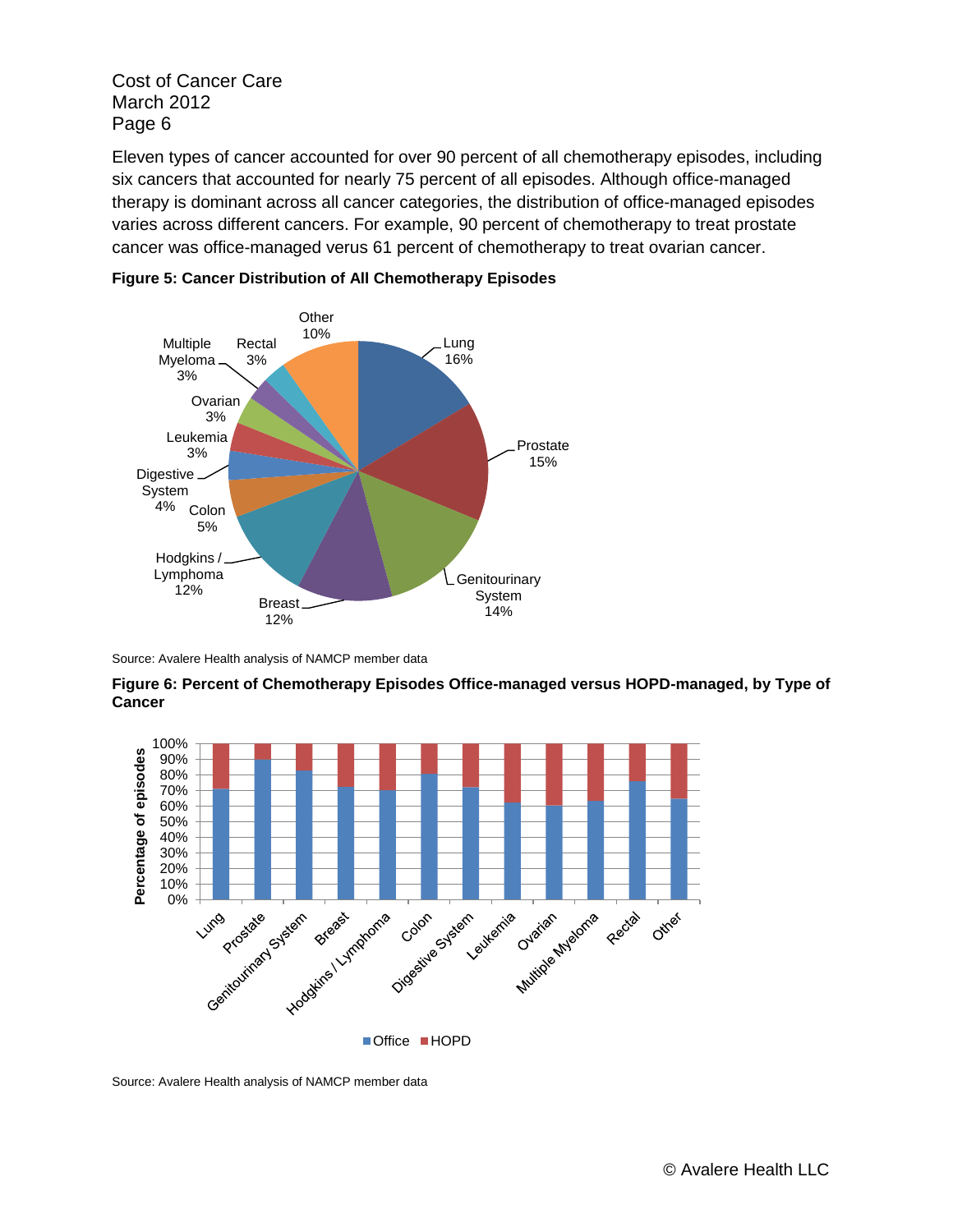### **Cost of Care for Chemotherapy Patients**

On an unadjusted basis, we found the average cost of care per episode for office-managed chemotherapy was about \$19,640, while the average cost of care per episode for HOPDmanaged chemotherapy was \$26,300, a 34 percent difference. The lower cost for officemanaged patients persists despite a longer average length for office-managed episodes: the average office-managed chemotherapy episode lasted 3.8 months versus 3.4 months for HOPD-managed patients. These costs are for all care provided to patients receiving chemotherapy, and may include costs unrelated to the cancer treatment. (See Appendix I for a full description of the methodology used in the analysis).

Office-managed chemotherapy episodes had lower costs regardless of the length of the episode. For episodes lasting one month or less, office-managed chemotherapy had an average cost of \$7,350 per episode, while HOPD-managed chemotherapy had an average cost of \$9,903 per episode, a nearly 35 percent difference. The largest difference was for patients with episodes of nine months: office-managed patients had an average cost of nearly \$26,800, while HOPD-managed patients had an average cost of nearly \$57,400, a difference of over 114 percent.

|                                       | <b>Office-managed episodes</b> |                                | <b>HOPD-managed episodes</b> |                                |                              |
|---------------------------------------|--------------------------------|--------------------------------|------------------------------|--------------------------------|------------------------------|
| <b>Length of episode</b><br>in months | <b>Number of</b><br>episodes   | <b>Average</b><br>episode cost | <b>Number of</b><br>episodes | <b>Average</b><br>episode cost | <b>Percent</b><br>difference |
|                                       | 4,601                          | \$7,350                        | 1,784                        | \$9,903                        | 34.7%                        |
| $\overline{2}$                        | 3,679                          | \$11,937                       | 1,240                        | \$17,517                       | 46.7%                        |
| 3                                     | 2,502                          | \$19,238                       | 1,091                        | \$24,592                       | 27.8%                        |
| $\overline{4}$                        | 2,518                          | \$23,960                       | 859                          | \$32,251                       | 34.6%                        |
| 5                                     | 1,601                          | \$26,979                       | 481                          | \$40,677                       | 50.8%                        |
| 6                                     | 1,151                          | \$35,656                       | 332                          | \$47,824                       | 34.1%                        |
| 7                                     | 1,091                          | \$26,395                       | 268                          | \$40,879                       | 54.9%                        |
| 8                                     | 635                            | \$33,233                       | 165                          | \$56,493                       | 70.0%                        |
| 9                                     | 734                            | \$26,794                       | 127                          | \$57,384                       | 114.2%                       |
| 10                                    | 445                            | \$35,620                       | 105                          | \$47,870                       | 34.4%                        |
| 11                                    | 302                            | \$47,468                       | 69                           | \$63,366                       | 33.5%                        |
| 12                                    | 303                            | \$46,338                       | 85                           | \$87,242                       | 88.3%                        |

#### **Table 2: Unadjusted Chemotherapy Episode Costs, by Length of Episode**

Source: Avalere Health analysis of NAMCP member data

Costs include all care received by patient during chemotherapy episode, including some care unrelated to the provision of chemotherapy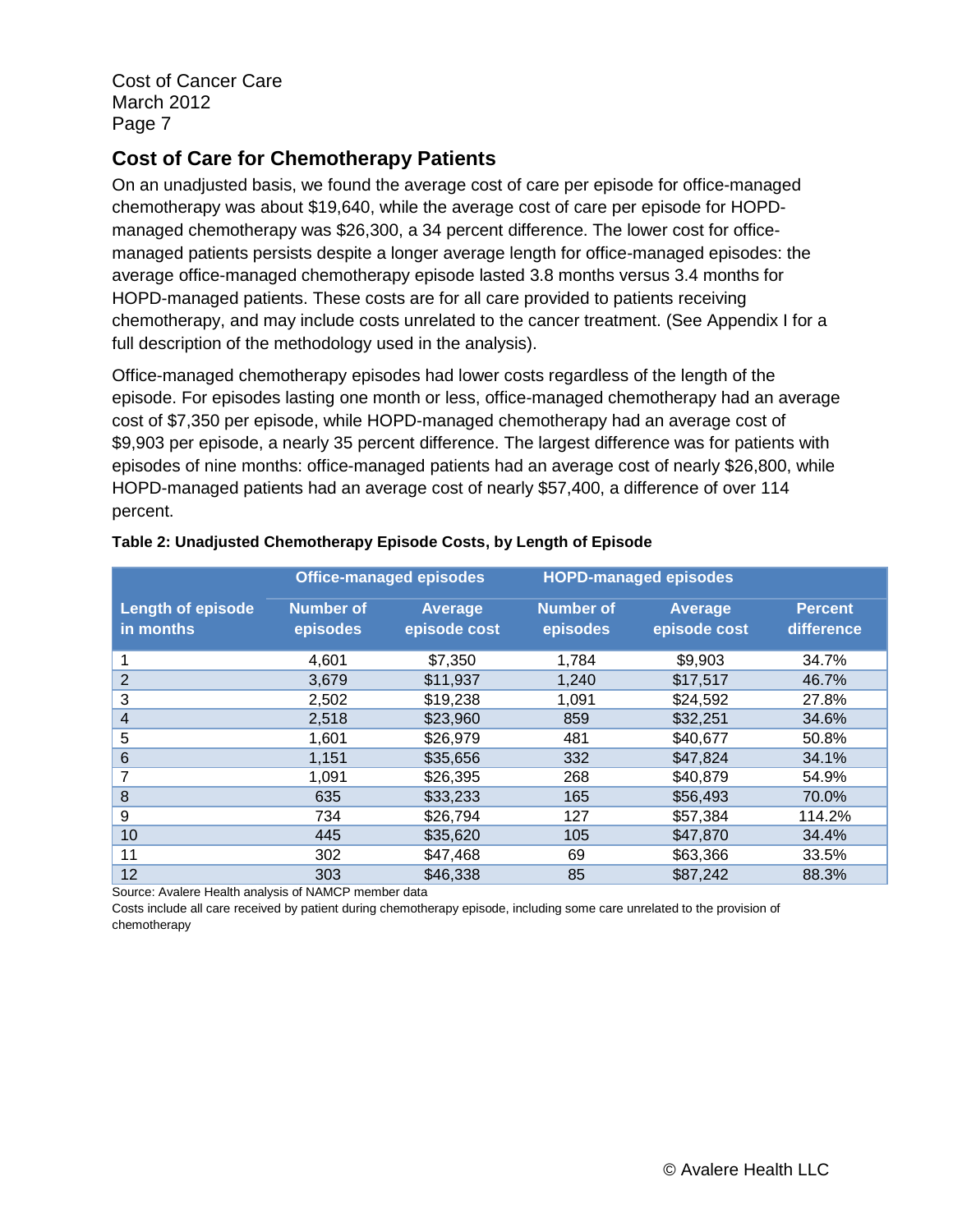To test the impact of certain beneficiary characteristics, we applied a basic risk adjustment model that controlled for age, sex, and prior history of cancer (see Appendix III for a description of the risk adjustment model). After controlling for these factors, there was a slightly smaller percentage difference between the two settings, with the HOPD remaining most costly. After adjustment, the average cost of an office-managed episode was nearly \$28,200 while the average cost of a HOPD-managed episode was nearly \$35,000, more than a 24 percent difference. Similar to the unadjusted numbers, HOPD-managed episodes were more costly regardless of the length of the chemotherapy episode.

|                                                     | <b>Office-managed episodes</b> |                                |                              | <b>HOPD-managed episodes</b>   |                              |  |
|-----------------------------------------------------|--------------------------------|--------------------------------|------------------------------|--------------------------------|------------------------------|--|
| <b>Length of episode</b><br>in months               | <b>Number of</b><br>episodes   | <b>Average</b><br>episode cost | <b>Number of</b><br>episodes | <b>Average</b><br>episode cost | <b>Percent</b><br>difference |  |
|                                                     | 4,601                          | \$10,764                       | 1,784                        | \$13,828                       | 28.5%                        |  |
| 2                                                   | 3,679                          | \$17,431                       | 1,240                        | \$23,917                       | 37.2%                        |  |
| 3                                                   | 2,502                          | \$26,893                       | 1,091                        | \$32,541                       | 21.0%                        |  |
| 4                                                   | 2,518                          | \$33,192                       | 859                          | \$42,628                       | 28.4%                        |  |
| 5                                                   | 1,601                          | \$39,220                       | 481                          | \$53,538                       | 36.5%                        |  |
| 6                                                   | 1,151                          | \$49,062                       | 332                          | \$61,661                       | 25.7%                        |  |
|                                                     | 1,091                          | \$39,888                       | 268                          | \$55,216                       | 38.4%                        |  |
| 8                                                   | 635                            | \$47,709                       | 165                          | \$74,066                       | 55.2%                        |  |
| 9                                                   | 734                            | \$42,838                       | 127                          | \$75,645                       | 76.6%                        |  |
| 10                                                  | 445                            | \$48,683                       | 105                          | \$67,003                       | 37.6%                        |  |
| 11                                                  | 302                            | \$67,068                       | 69                           | \$86,938                       | 29.6%                        |  |
| 12<br>$\sim$ Associated the distribution of NIAMOD. | 303                            | \$66,826                       | 85                           | \$102,395                      | 53.2%                        |  |

#### **Table 3: Adjusted Chemotherapy Episode Costs, by Length of Episode**

Source: Avalere Health analysis of NAMCP member data

Cost estimates adjusted for age, sex, and prior history of cancer

Costs include all care received by patient during chemotherapy episode, including some care unrelated to the provision of chemotherapy

While our risk adjustment model adjusts for certain factors such as age, sex, and prior history of cancer, it cannot control for other factors that may influence total cost of care such as mortality, morbidity, or other factors, many of which are not analyzable in our administrative claims-based dataset. We also have not controlled for the type of chemotherapeutic agent used during the episode, largely for reasons discussed below. Therefore, we encourage the reader to interpret these cost differences with caution.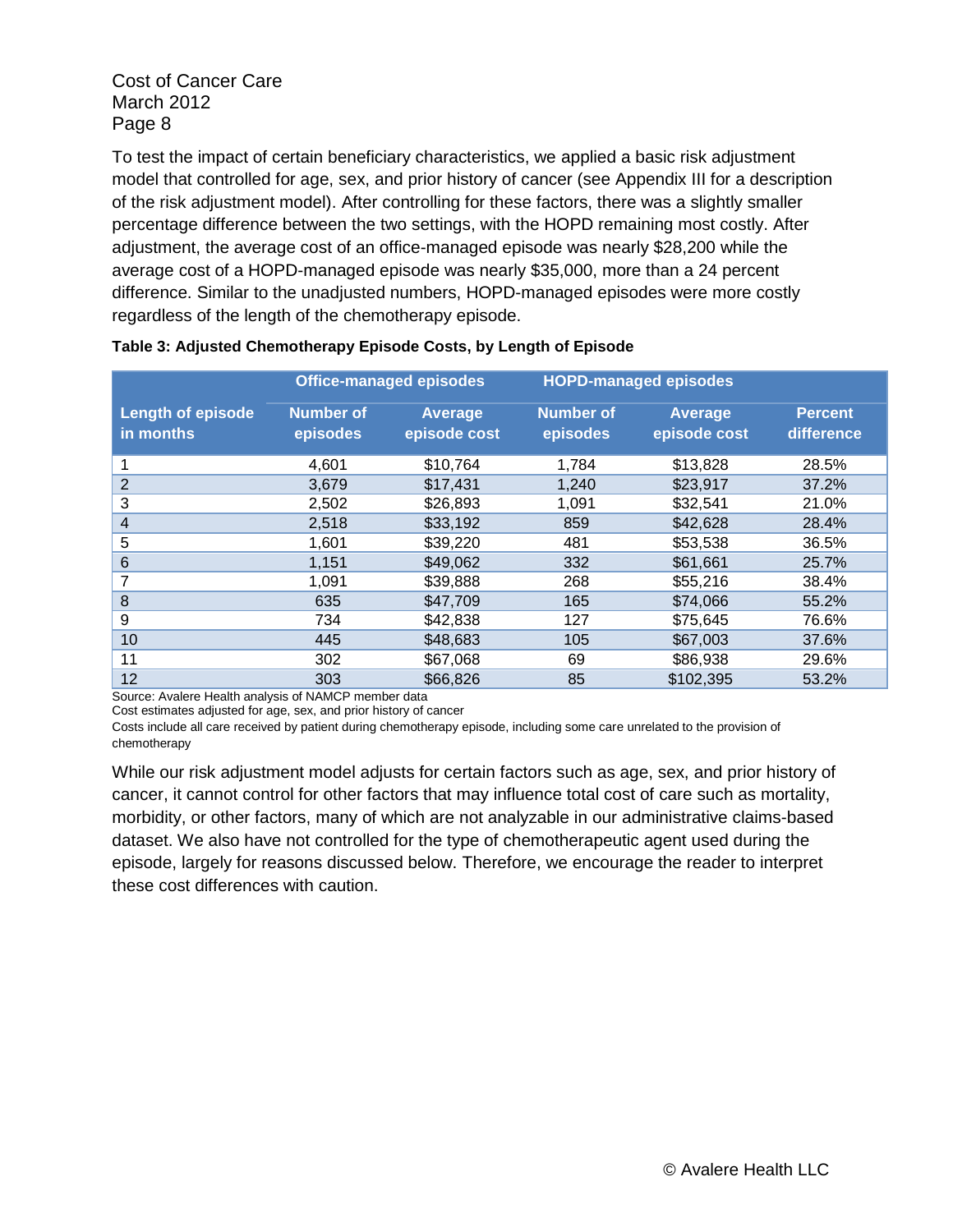### *Cancer-specific Chemotherapy Results*

The average episode costs vary widely based on the type of cancer. Below we compare the average episode costs for the eight most prevalent cancer types for patients in these plans, which account for over 80 percent of all episodes in the sample.

|                             |                              | <b>Office-managed episodes</b> |                              | <b>HOPD-managed episodes</b> |                              |  |
|-----------------------------|------------------------------|--------------------------------|------------------------------|------------------------------|------------------------------|--|
| <b>Type of cancer</b>       | <b>Number of</b><br>episodes | Average<br>episode cost        | <b>Number of</b><br>episodes | Average<br>episode cost      | <b>Percent</b><br>difference |  |
| Lung                        | 3,036                        | \$32,913                       | 1,239                        | \$32,382                     | $-1.6%$                      |  |
| Prostate                    | 3,503                        | \$21,299                       | 394                          | \$25,504                     | 19.7%                        |  |
| <b>Genitourinary System</b> | 3,152                        | \$8.960                        | 655                          | \$19,592                     | 118.7%                       |  |
| <b>Breast</b>               | 2,252                        | \$30,072                       | 860                          | \$33,391                     | 11.0%                        |  |
| Hodgkin's / Lymphoma        | 2,131                        | \$39,080                       | 902                          | \$42,537                     | 8.8%                         |  |
| Colon                       | 973                          | \$45,997                       | 233                          | \$46,220                     | 0.5%                         |  |
| Digestive System            | 688                          | \$30,018                       | 266                          | \$30,044                     | 0.1%                         |  |
| Leukemia                    | 581                          | \$39,008                       | 350                          | \$43,508                     | 11.5%                        |  |
| Any                         | 19.562                       | \$28,177                       | 6.606                        | \$34,973                     | 24.1%                        |  |

#### **Table 4: Average Adjusted Episode Costs for Eight Most Common Cancers**

Source: Avalere Health analysis of NAMCP member data

Cost estimates adjusted for age, sex, and prior history of cancer

Costs include all care received by patient during chemotherapy episode, including some care unrelated to the provision of chemotherapy

### **Chemotherapy Discussion**

Chemotherapy patients of the health plans analyzed predominantly receive office-managed care. The analysis of average episode costs suggests that the total cost of care is lower for office-managed chemotherapy episodes compared to HOPD-managed episodes. While there are many possible reasons for the differences in these costs, we tested two specific hypotheses: hospitalizations and billing practices.

One possible explanation for the cost difference between the settings could be related to inpatient hospitalizations. We examined the hospitalization rate for patients during the chemotherapy episode. On average, 14 out of every 100 HOPD-managed episodes had at least one hospitalization during the episode, while only 11 out of every 100 office-managed episodes had at least one hospitalization. Some of the increased costs of HOPD-managed episodes can be attributed to the higher rate of hospitalization.

Another possible explanation for the cost difference could be related to hospital and physician office billing practices. The amount of information submitted by providers regarding the nature of treatment varies widely. Specific to chemotherapy, providers could be submitting a claim for a specific chemotherapeutic agent by using the associated Healthcare Common Procedure Coding System (HCPCS) J-code. Alternately, some providers may only submit a Uniform Billing (UB-04) revenue code to indicate the administration of chemotherapy. In many cases, a plan may have a specific reimbursement rate for each J-code, whereas a plan may reimburse a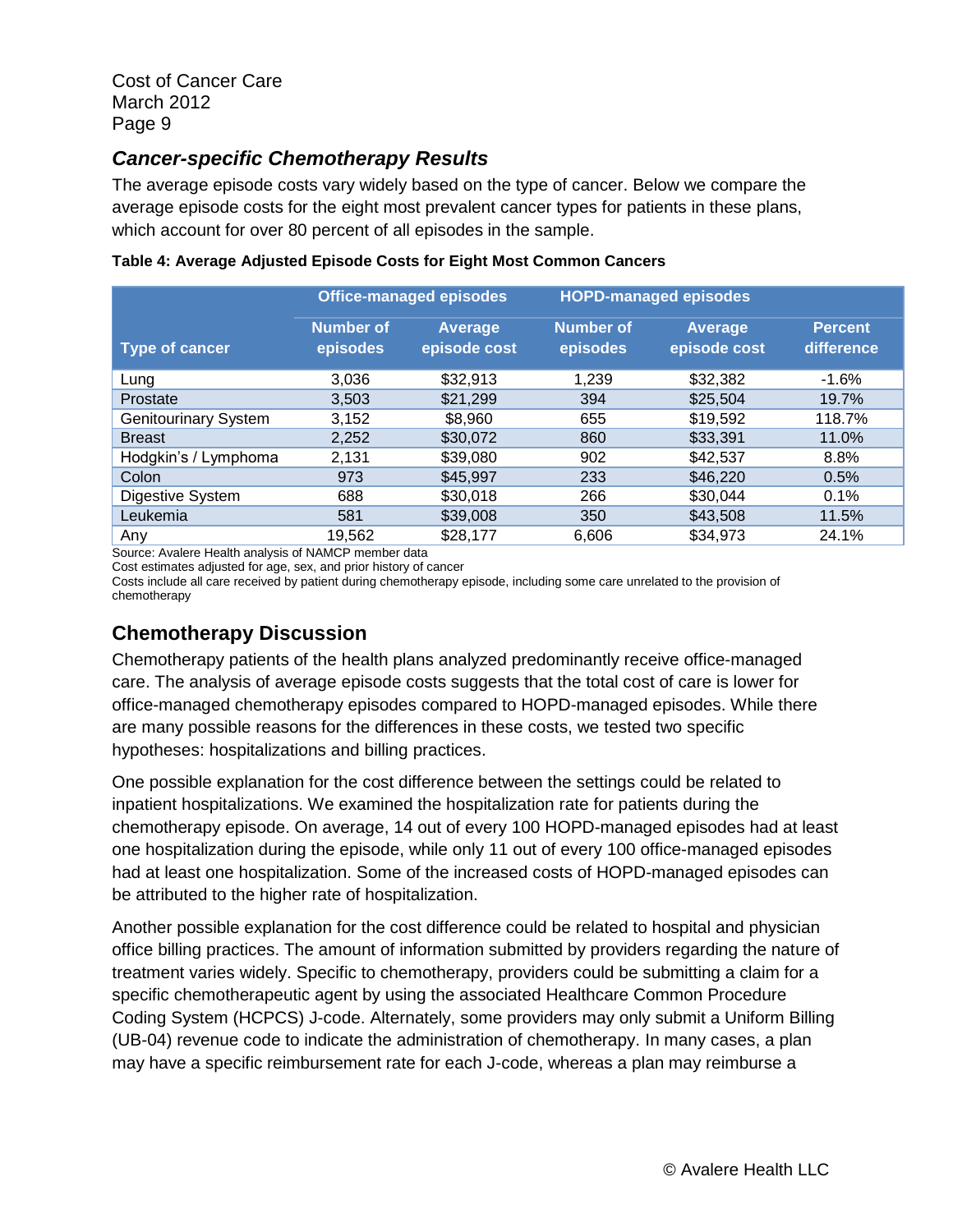revenue code-based claim at a discount of submitted charges. Note, physician offices cannot submit a revenue code on the standard CMS-1500 physician claim form, although some physicians may have alternate arrangements with specific payers.

In our dataset, 66 percent of the HOPD-managed episodes submitted claims using a revenue code for chemotherapy rather than a J-code. We found that the revenue code HOPD-managed episodes tended to have higher costs than J-code HOPD-managed episodes and all officemanaged episodes.

| Table 5: Average Adjusted Episode Cost by Site of Service and Type of Chemotherapy Claim |  |  |  |  |
|------------------------------------------------------------------------------------------|--|--|--|--|
|                                                                                          |  |  |  |  |

| Category            | <b>Percent of episodes</b> | <b>Average cost of episode</b> |
|---------------------|----------------------------|--------------------------------|
| HOPD - revenue code | 66%                        | \$36,227                       |
| $HOPD - J-code$     | 33%                        | \$32.541                       |
| Office $-$ J-code   | 98%                        | \$28,160                       |

Source: Avalere Health analysis of NAMCP member data

Episodes that had only NDC codes for chemotherapy agents not included in this table

As discussed above, there are many other possible explanations for the differences in episode costs, including utilization patterns, other patient acuity factors, stage of cancer, mortality, etc. Unfortunately, we are not able to analyze many of these issues using administrative claims.

### **Chemotherapy Summary**

Our analysis found that patients receiving HOPD-managed chemotherapy have average adjusted costs per episode that are anywhere between 20-80 percent higher than for officemanaged chemotherapy. The average cost differences vary widely based on type of cancer. We note these results are similar to a recent analysis comparing costs of chemotherapy care for Medicare fee-for-service patients.<sup>1</sup>

Across all plans in the sample, the total unadjusted cost of care for all patients who received chemotherapy between 2008 and 2010 was nearly \$558 million, including \$384 million spent on office-managed episodes and \$174 million on HOPD-managed episodes. While we acknowledge there are many confounding factors between the two patient samples, if the HOPD-managed episodes had cost the same per episode as the office-managed episodes, the total cost of care could have been reduced by over \$43 million over the three-year period, or 8 percent.

 $\overline{a}$ 1 Fitch, Kate and Bruce Pyenson. *Site of Service Cost Differences for Medicare Patients Receiving Chemotherapy*. Milliman, Inc, NY. October 19, 2011.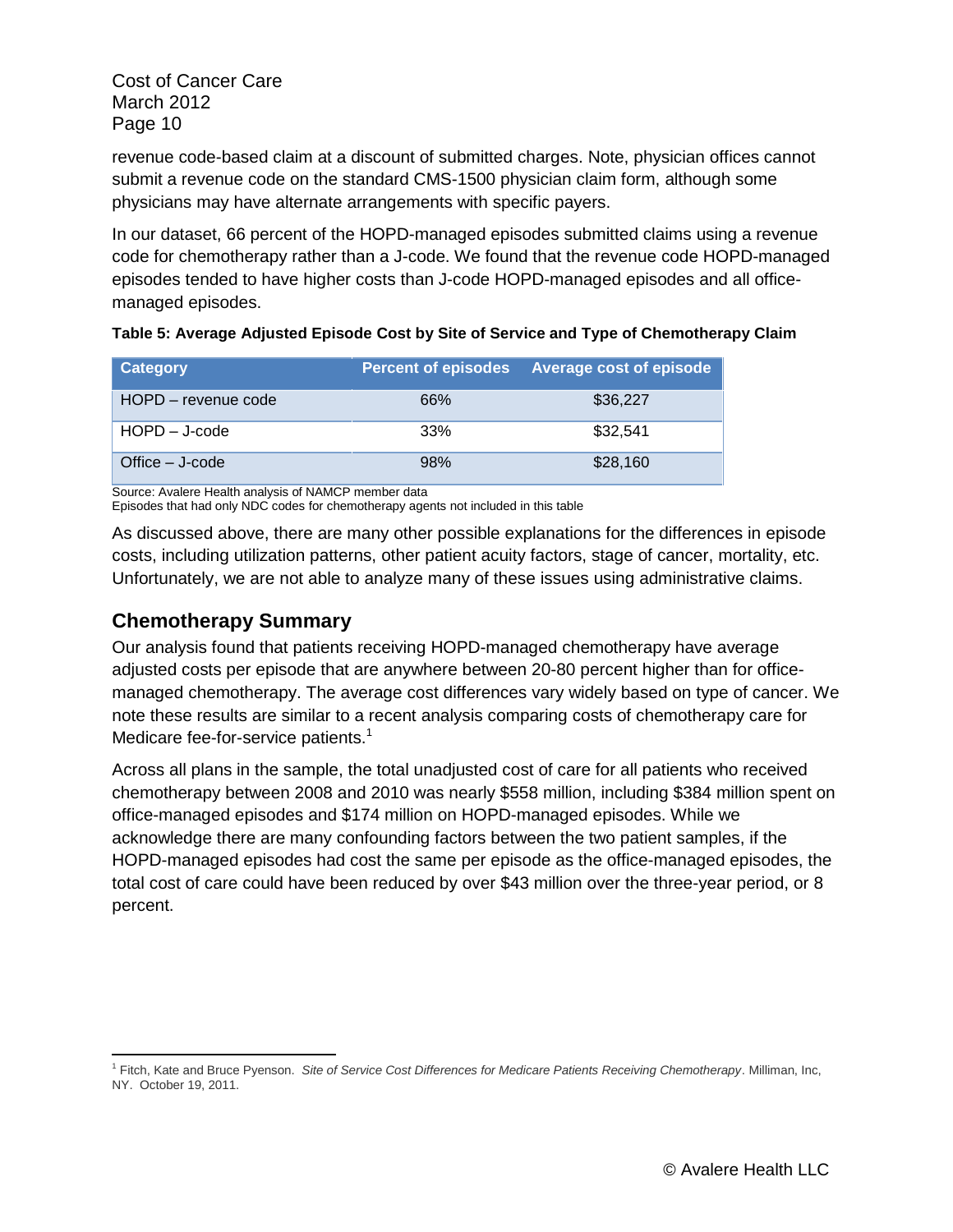## **Radiation Therapy Analysis**

## **Characteristics of the Radiation Therapy Treatment Episodes**

Our radiation therapy analysis focuses on patients who received all of their radiation therapy for a single episode in either a freestanding radiation therapy center (office-managed) or hospital outpatient department (HOPD-managed). After exclusions, we analyzed 19,725 episodes for 19,025 patients, representing an average of 1.0 episodes per patient in the analysis. Fifty-one percent of the episodes were office-managed, and 49 percent were HOPD-managed.

#### **Table 6: Distribution of Radiation Therapy Patients and Episodes by Setting of Care**

|                                        | <b>Total</b> | Office-<br>managed | <b>HOPD-</b><br>managed |
|----------------------------------------|--------------|--------------------|-------------------------|
| Patients in analysis *                 | 19,025       | 9.747              | 9,315                   |
| Episodes in analysis                   | 19,725       | 10.121             | 9,604                   |
| Percent of total episodes              |              | 51%                | 49%                     |
| Average number of episodes per patient | 1.0          | 1.0                | 1.0                     |

Source: Avalere Health analysis of NAMCP member data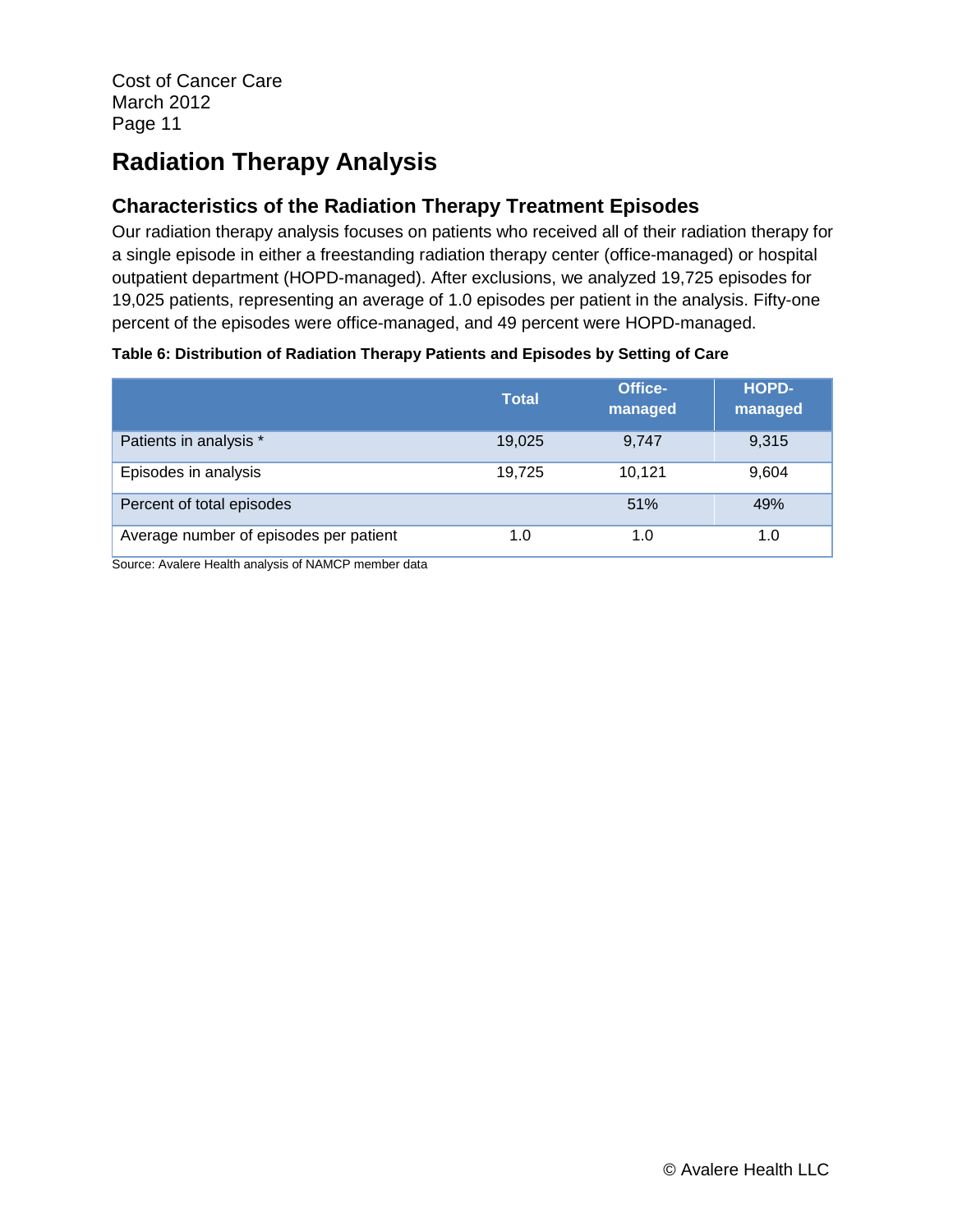Eighty-nine percent of all radiation therapy episodes in this analysis were for patients aged 60 and older. The distribution of episodes by setting of care indicates that older patients are more likely to receive office-managed radiation therapy as opposed to HOPD-managed therapy. About 43 percent of episodes for patients 49 years old or younger were office-managed compared to 54 percent of episodes for patients 90 years old or older.



Source: Avalere Health analysis of NAMCP member data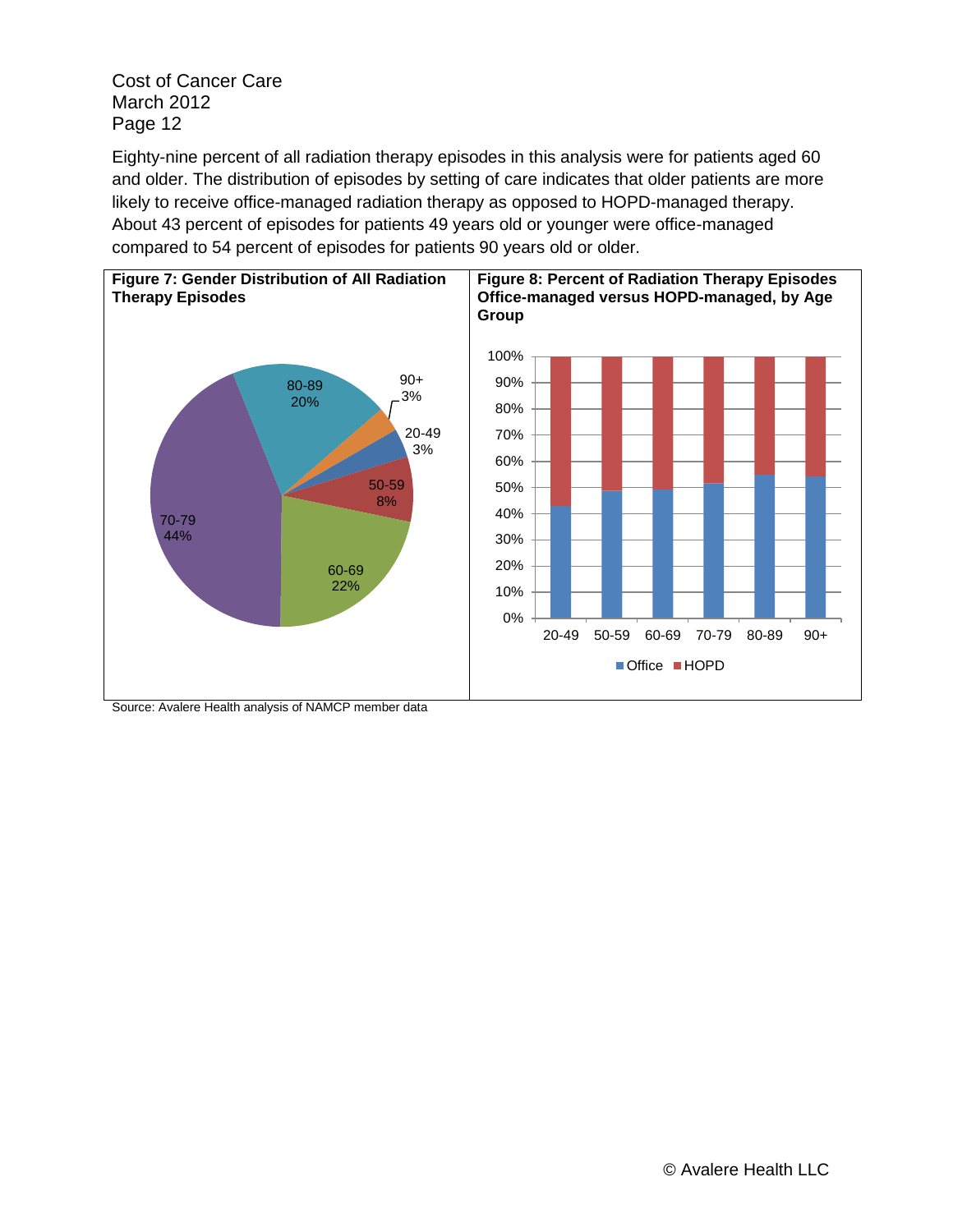Slightly more males than females received radiation therapy in our study (51 percent versus 49 percent). Men were also slightly more likely to receive office-managed radiation therapy (54 percent of episodes) than females (49 percent of episodes).



Source: Avalere Health analysis of NAMCP member data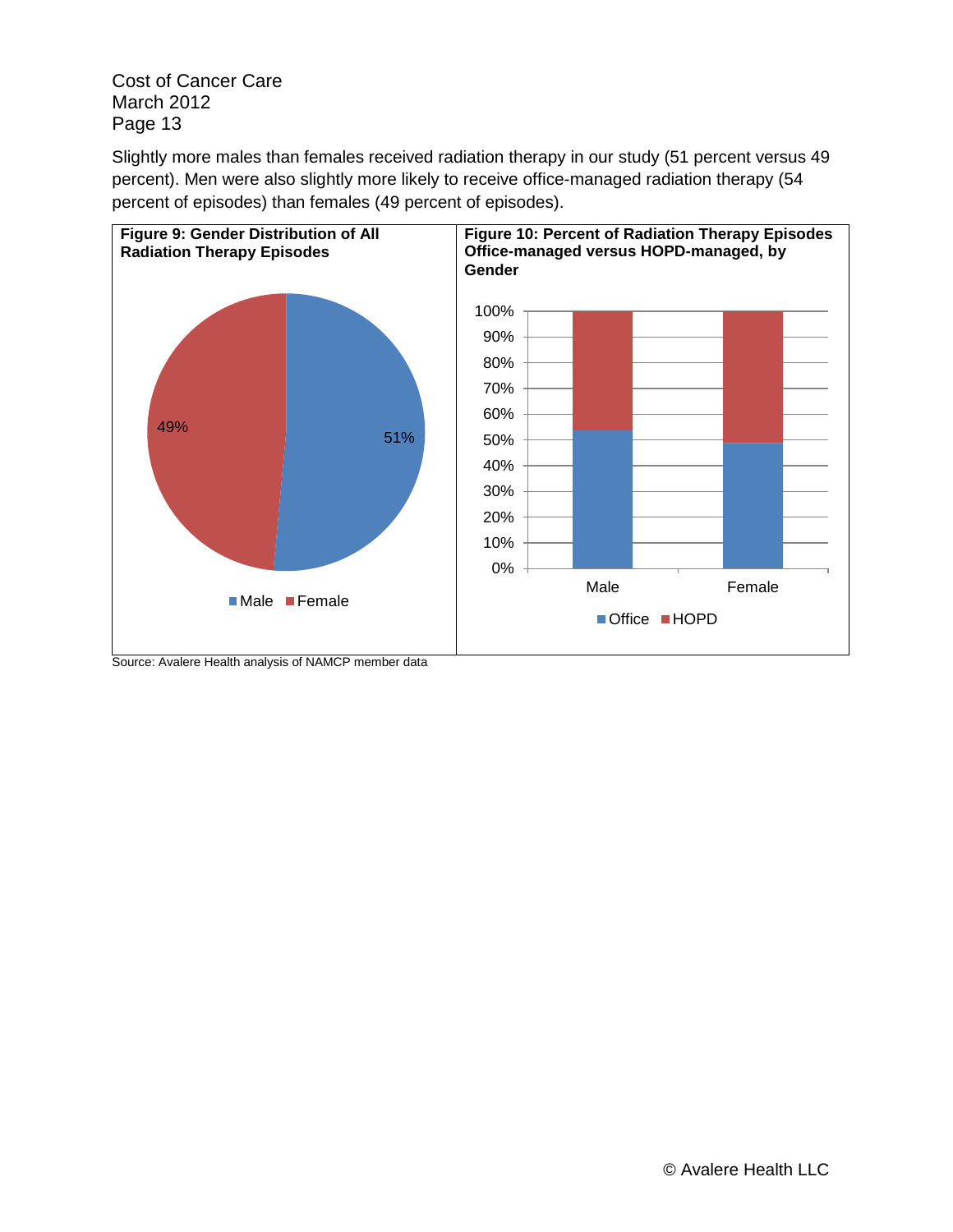Eleven types of cancer accounted for 85 percent of all radiation therapy episodes, including six cancers that accounted for over 70 percent of the episodes. The episode distribution between settings of care varies across different cancer categories. For example, 58 percent of prostate cancer radiation therapy episodes were office-managed, whereas 43 percent of genitourinary system cancer radiation therapy episodes were office-managed.





Source: Avalere Health analysis of NAMCP member data





Source: Avalere Health analysis of NAMCP member data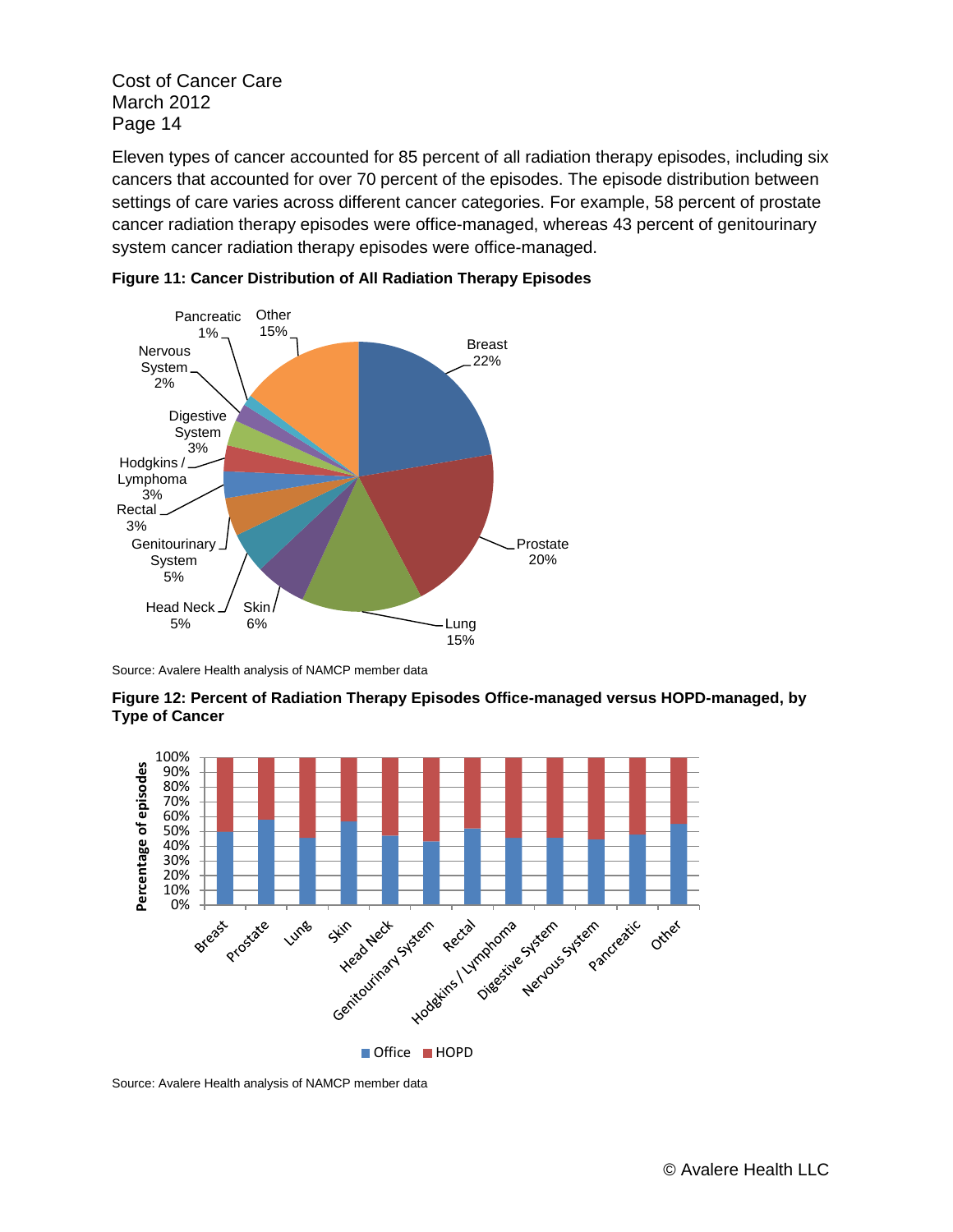## **Costs of Care for Radiation Therapy Patients**

On an unadjusted basis, we found the average cost of an office-managed radiation therapy episode was about \$16,300, while the average cost of a HOPD-managed radiation therapy episode was \$16,000, a 2 percent difference. The average radiation therapy episode lasted 2.1 months for office-managed patients versus 1.9 months for HOPD-managed patients.

Interestingly, HOPD-managed radiation therapy episodes of one or two months were between 7 and 17 percent more expensive than similar-length office-managed episodes, while HOPDmanaged episodes of three months were 4 percent less expensive.

|                                       | <b>Office-managed episodes</b> |                         |                       | <b>HOPD-managed episodes</b> |                              |  |
|---------------------------------------|--------------------------------|-------------------------|-----------------------|------------------------------|------------------------------|--|
| <b>Length of episode</b><br>in months | Number of<br>episodes          | Average<br>episode cost | Number of<br>episodes | Average<br>episode cost      | <b>Percent</b><br>difference |  |
|                                       | 2.736                          | \$7,345                 | 2.905                 | \$8,569                      | 16.7%                        |  |
| 2                                     | 4,080                          | \$15,303                | 4,288                 | \$16,444                     | 7.5%                         |  |
| 3                                     | 3,305<br>. <b>. .</b> .        | \$25,053                | 2.411                 | \$24,022                     | $-4.1%$                      |  |

#### **Table 7: Unadjusted Radiation Therapy Episode Costs by Length of Episode**

Source: Avalere Health analysis of NAMCP member data

Costs include all care received by patient during chemotherapy episode, including some care unrelated to the provision of radiation therapy

We tested the impact of certain beneficiary characteristics via a basic risk adjustment model that controlled for age, sex, and prior history of cancer. After controlling for these factors, officemanaged episodes remained more expensive than HOPD-managed episodes overall, although shorter episodes were less expensive when office-managed. After adjustment, the average cost of an office-managed episode was about \$25,100, while the average cost of a HOPD-managed episode was \$23,800, a difference of 6 percent. Similar to unadjusted numbers, radiation therapy episodes of one or two months were more expensive when HOPD-managed, while episodes of three months were less expensive when HOPD-managed.

#### **Table 8: Adjusted Radiation Therapy Episode Costs by Length of Episode**

|                                       | <b>Office-managed episodes</b> |                         |                       | <b>HOPD-managed episodes</b>   |                              |  |
|---------------------------------------|--------------------------------|-------------------------|-----------------------|--------------------------------|------------------------------|--|
| <b>Length of episode</b><br>in months | Number of<br>episodes          | Average<br>episode cost | Number of<br>episodes | <b>Average</b><br>episode cost | <b>Percent</b><br>difference |  |
|                                       | 2.736                          | \$11,472                | 2,905                 | \$13,209                       | 15.1%                        |  |
| 2                                     | 4,080                          | \$23,305                | 4,288                 | \$24,150                       | 3.6%                         |  |
| 3                                     | 3,305                          | \$38,732                | 2.411                 | \$35,761                       | $-7.7\%$                     |  |

Source: Avalere Health analysis of NAMCP member data

Cost estimates adjusted for age, sex, and prior history of cancer

Costs include all care received by patient during chemotherapy episode, including some care unrelated to the provision of radiation therapy

Similar to our chemotherapy analysis, our risk adjustment model adjusts for certain factors such as age, sex, and prior history of cancer. Our model cannot, however, adjust for other factors that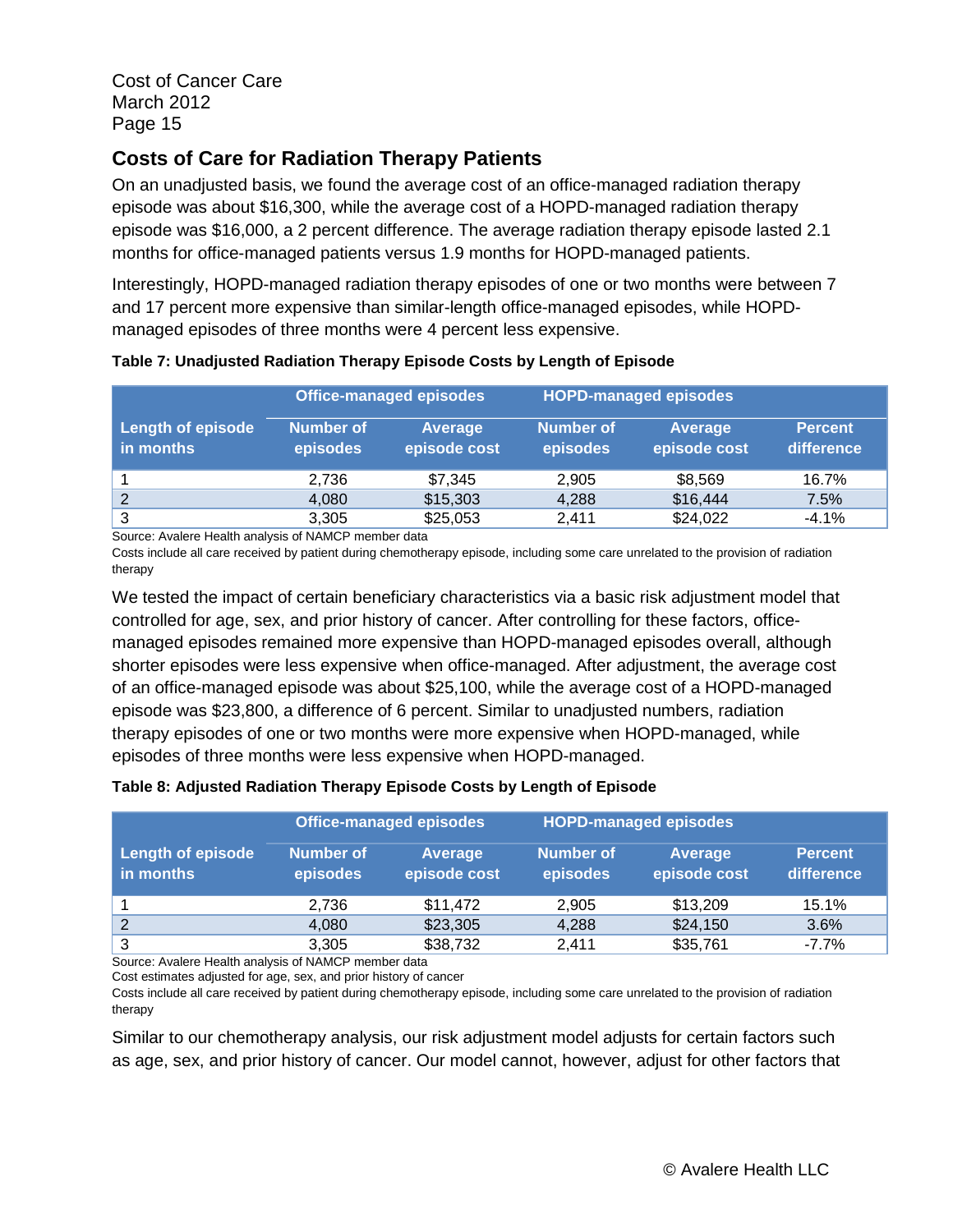may influence total cost of care such as mortality, morbidity, or other factors, many of which are not analyzable in our administrative claims-based dataset. We also have not controlled for the specific radiation therapy modality used during the episode, again partly due to the lack of uniformity on billing patterns between office- and HOPD-managed episodes. Therefore, we encourage the reader to interpret these cost differences with caution.

## *Cancer-specific Radiation Therapy Results*

The average episode costs vary widely based on the type of cancer. Below, we compare the average radiation therapy episode costs for the eight most prevalent cancer types for patients in these plans, which account for over 80 percent of all episodes in the sample.

|                             | <b>Office-managed episodes</b> |                         |                              | <b>HOPD-managed episodes</b> |                              |  |
|-----------------------------|--------------------------------|-------------------------|------------------------------|------------------------------|------------------------------|--|
| Type of cancer              | <b>Number of</b><br>episodes   | Average<br>episode cost | <b>Number of</b><br>episodes | Average<br>episode cost      | <b>Percent</b><br>difference |  |
| <b>Breast</b>               | 2,200                          | \$20,342                | 2,209                        | \$23,792                     | 17.0%                        |  |
| Prostate                    | 2,285                          | \$37,472                | 1,657                        | \$29,800                     | $-20.5%$                     |  |
| Lung                        | 1,301                          | \$24,669                | 1.554                        | \$21,867                     | $-11.4%$                     |  |
| <b>Skin</b>                 | 691                            | \$12,072                | 524                          | \$12,839                     | 6.4%                         |  |
| <b>Head Neck</b>            | 456                            | \$35,181                | 511                          | \$32,715                     | $-7.0\%$                     |  |
| <b>Genitourinary System</b> | 391                            | \$23,198                | 511                          | \$23,779                     | 2.5%                         |  |
| Rectal                      | 329                            | \$28,148                | 304                          | \$26,492                     | $-5.9%$                      |  |
| Hodgkin's / Lymphoma        | 280                            | \$17,276                | 332                          | \$16,135                     | $-6.6%$                      |  |
| Any                         | 10.121                         | \$25.144                | 9.604                        | \$23,756                     | $-5.5%$                      |  |

**Table 9: Average Adjusted Radiation Therapy Episode Costs for Eight Most Common Cancers**

Source: Avalere Health analysis of NAMCP member data

Cost estimates adjusted for age, sex, and prior history of cancer

Costs include all care received by patient during chemotherapy episode, including some care unrelated to the provision of radiation therapy

### **Radiation Therapy Discussion**

The radiation therapy episodes included in this analysis were nearly equally split between officemanaged and HOPD-managed, a sign of the growing utilization of non-hospital settings for this type of therapy. Our analysis found that on average, the total cost of care for patients HOPDmanaged were slightly lower than for office-managed patients.

Unlike the chemotherapy analysis, very few of the episodes in our radiation therapy analysis were identified via a revenue code. This suggests that both HOPDs and office/freestanding locations are submitting specific CPT/HCPCS codes when billing for radiation therapy patients, which may in turn partly explain the similarities in overall costs.

We also investigated the impact of hospitalizations on episode costs. The rate of hospitalization for radiation therapy patients was nearly the same in both settings: approximately nine out of every 100 office-managed radiation therapy episodes had at least one hospitalization, while 10 out of every 100 HOPD-managed radiation therapy episodes had at least one hospitalization.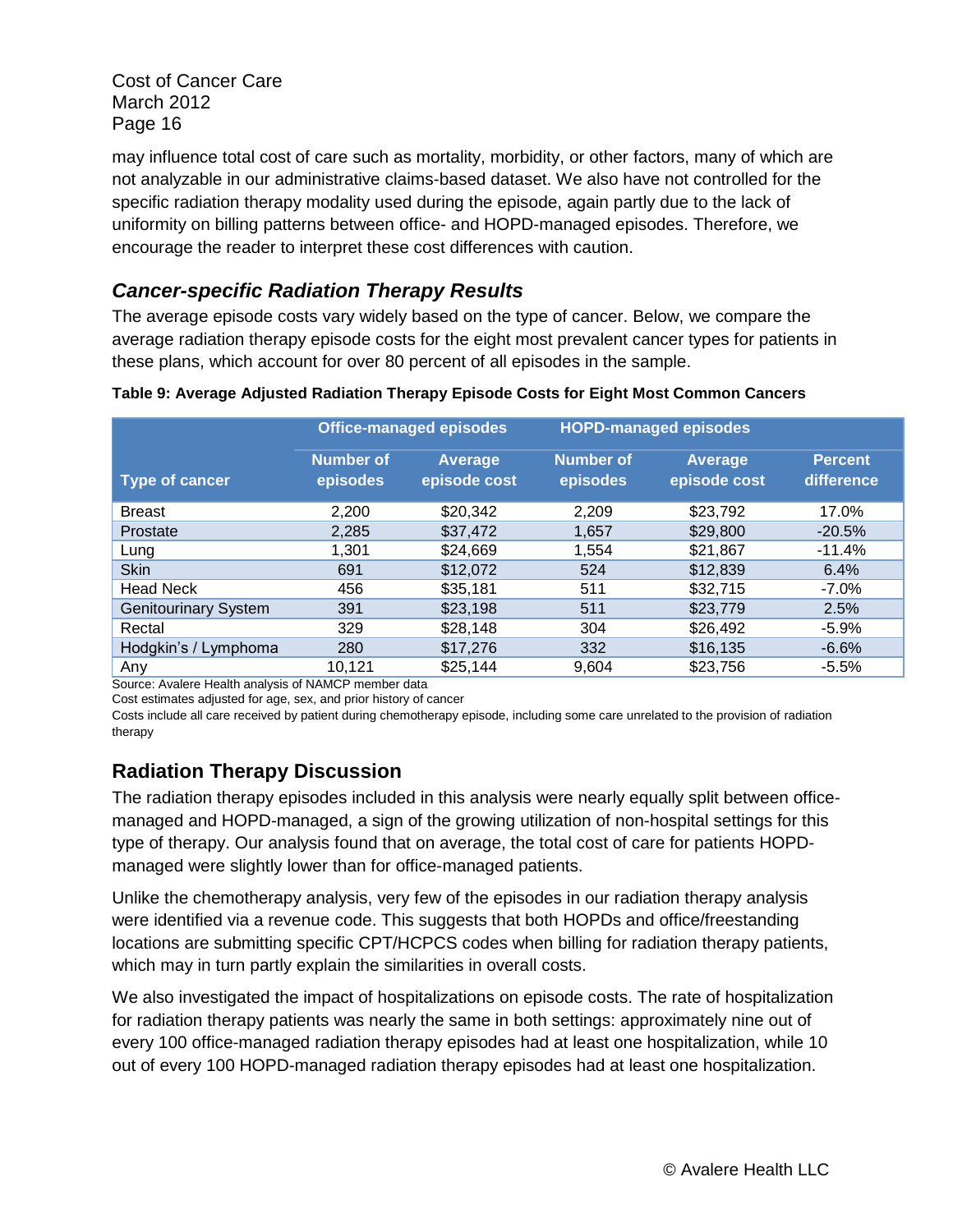As discussed above, there are many other possible explanations for the differences in episode costs, including utilization patterns, other patient acuity factors, stage of cancer, mortality, etc. In particular, there are several different modalities of radiation therapy, with substantially different payment structures, which may be influencing these results. While the rate of revenue code billing was low, it still prevents us from estimating costs based on similar modalities. In addition, choice of radiation therapy modality is often driven by numerous clinical and operational factors. Unfortunately we are not able to analyze many of these factors using administrative claims.

### **Radiation Therapy Summary**

Our analysis found that HOPD-managed patients have slightly lower episode costs compared to office-managed patients. After risk adjustment, HOPD-managed patients remain less expensive overall than office-managed patients. However, this difference is entirely due to episodes that last three months, as episodes of one or two months were more expensive when managed in the HOPD.

Across all plans in the sample, the total unadjusted cost of care for patients who received radiation therapy between 2008 and 2010 was over \$318 million, including \$165 million for office-managed episodes and \$153 million for HOPD-managed episodes. Acknowledging the confounding factors between the two patient samples, if HOPD-managed episodes had cost the same per episode as office-managed episodes, the total cost of care would have been reduced by approximately \$1 million, or less than 1 percent. These savings largely arise from the lower costs in the first two months of radiation therapy when office-managed treatment costs less than HOPD-managed treatment.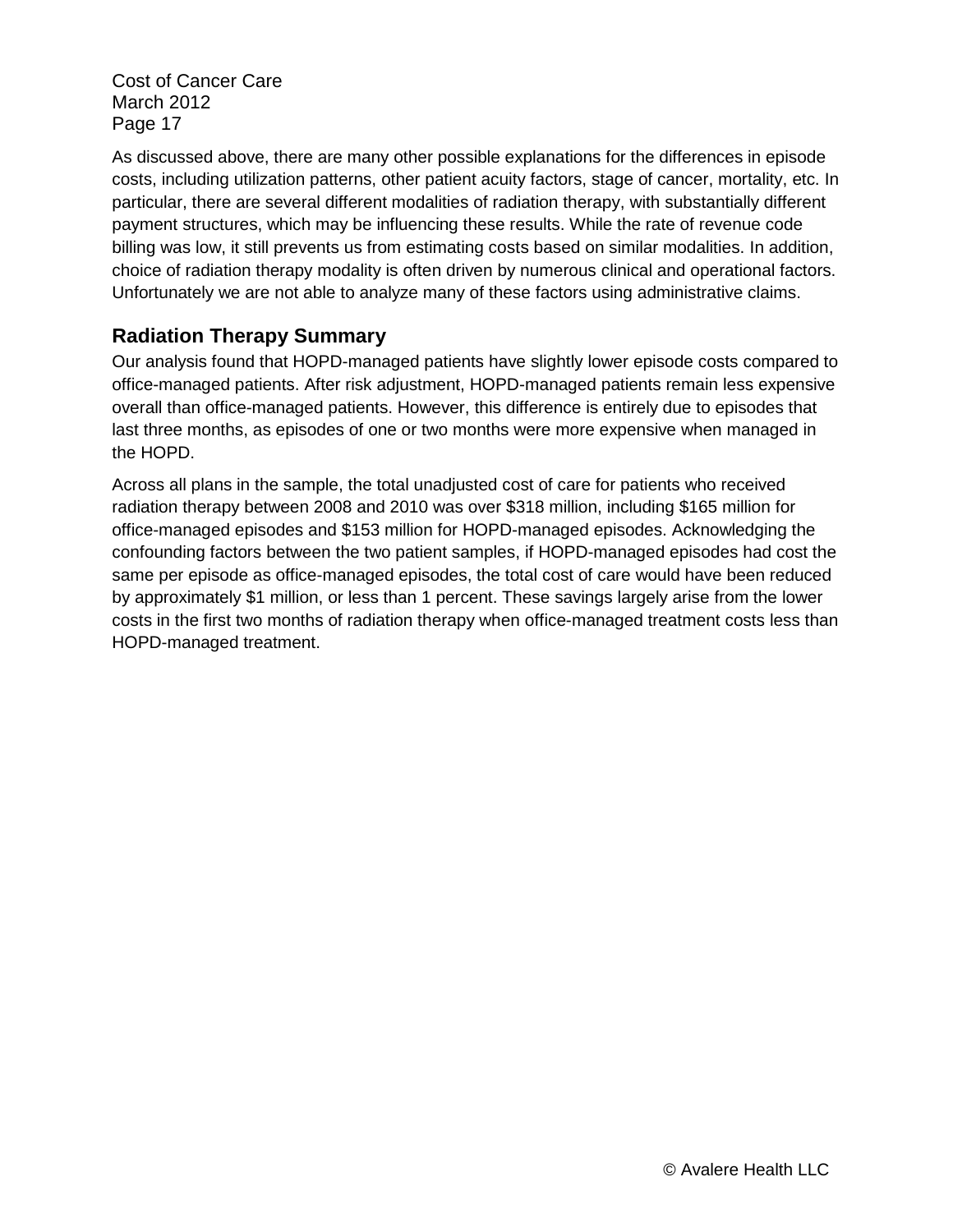## **Appendix I: Methodology**

Avalere analyzed claims data provided by four commercial health insurance carriers for paid medical and pharmaceutical services rendered between January 1, 2008, and December 31, 2010, to patients with diagnosed with any type of cancer. Each contributing plan provided all inpatient, outpatient, physician office, and pharmacy paid claims for any patient who had a diagnosis of any cancer during the three-year period.

To control for the potential of patients changing plans, we required all patients in the analysis to be enrolled with the plan for at least six months prior to the initiation of chemotherapy or radiation therapy. We excluded any patient under the age of 20, as pediatric and teenage cancer patients tend to have significantly higher costs. We also excluded any patient who received a transplant at any point during the three-year period. Finally, we limited our analysis to patients who received 12 or fewer months of chemotherapy or three or fewer months of radiation therapy.

#### **Identification of Therapy and Cancer Type**

We identified all instances of a patient receiving chemotherapy or radiation therapy during the three-year period. Chemotherapy was identified via a J-code or NDC for a chemotherapy drug or UB-04 revenue code for chemotherapy administration. Radiation therapy was identified via a CPT code for radiation therapy or UB-04 revenue code for radiation treatment.

We identified the treatment-specific cancer based on the ICD-9-CM<sup>2</sup> diagnosis code located on the chemotherapy or radiation therapy claim. We grouped cancer diagnosis codes into 28 broad cancer categories. We excluded patients from the study for whom we were unable to locate a cancer diagnosis on any chemotherapy or radiation therapy claim. We also excluded patients who had only one chemotherapy or radiation therapy claim indentified in the dataset.

#### **Creation of Treatment Episodes**

We created treatment episodes based on service dates of the chemotherapy or radiation therapy. We identified the start of an episode as the service date of the first therapy and defined the end of the episode as the last identified therapy. We identified the end of an episode as a lapse of therapy for at least 60 days.

In most cases, episodes only had treatment for a single cancer category. In instances where episodes had multiple cancers listed on the therapy claims, we assigned the episode to a specific cancer category if at least 60 percent of the chemotherapy or radiation therapy claims were for only one cancer category. If the episode did not meet this criterion, it was excluded from the analysis.

We divided all treatment episodes into office-managed and hospital outpatient department (HOPD)-managed using the place of service codes from chemotherapy or radiation therapy

 2 ICD-9-CM: international classification of diseases, 9th revision; clinical modification, 6th edition, 2006 / Practice Management Information Corporation (PMIC). Published Los Angeles, CA : PMIC, C2005.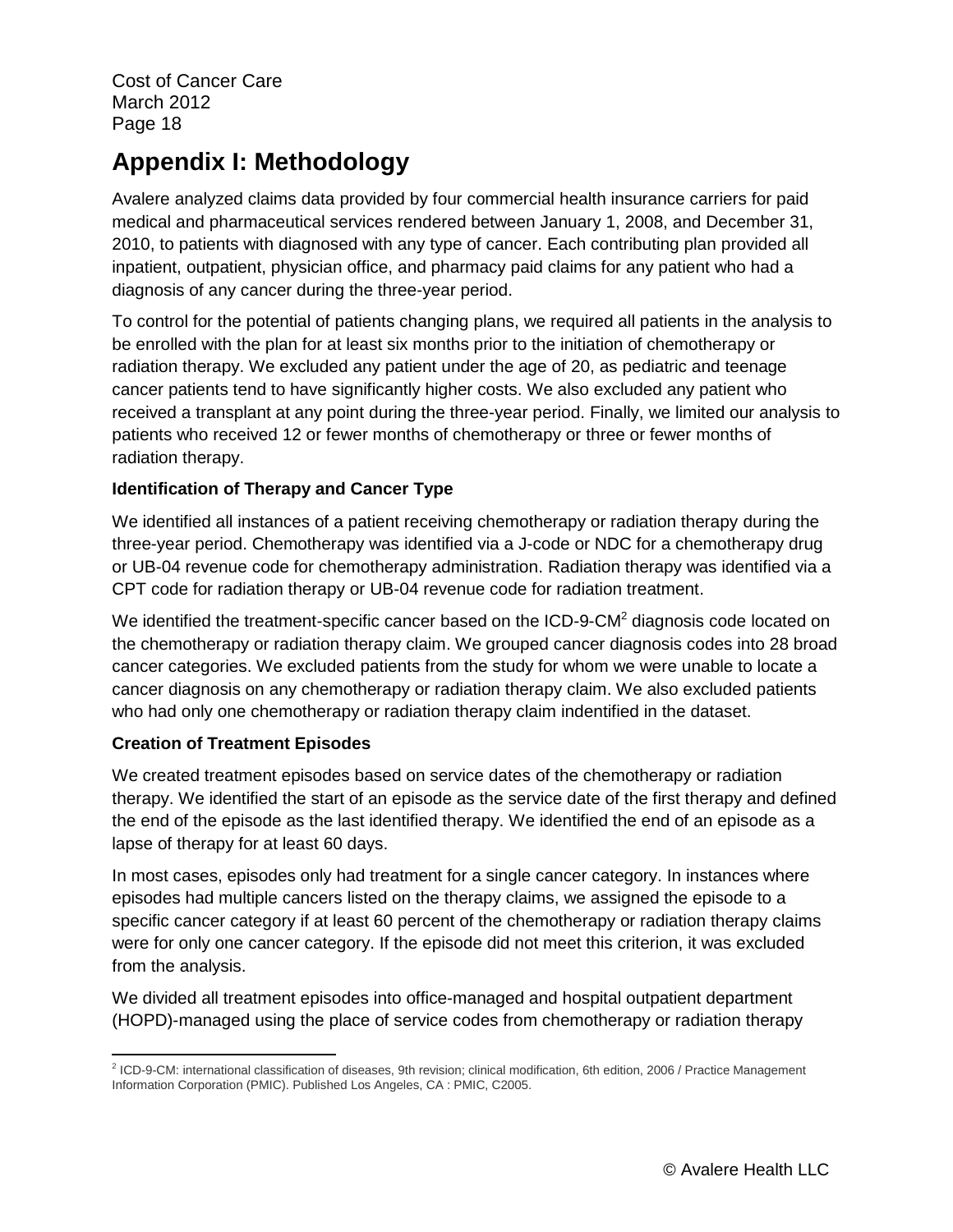claims to identify the setting of care. An episode needed to have all of the chemotherapy or radiation therapy claims in one setting to qualify for the assignment of that setting.

#### **Costs of Care Measurement**

To create the episode costs by month, we measured costs of all medical and pharmacy services in 30-day increments after initiation of each episode. To remove the influence of plan benefit design, we included plan paid amounts and patient liability (copay/coinsurance and deductibles) when measuring total costs. We did not include any costs incurred after the end of our defined episode.

To reduce the impact of high or low cost outlier episodes, we calculated the log of each episode's average cost and removed any episode that was above or below two standard deviations from the mean.

#### **Risk Adjustment**

We tested an adjusted episode cost analysis to determine if there were any factors that contributed to cost differences. Specifically, we tested two separate risk-adjustment regression models. The first model controlled for age, sex, prior history of cancer, and type of cancer. The second model controlled for age, sex, and prior history of cancer. (Note, only the results of the second model are presented in the paper).

We identified any prior history of cancer before the start of each patient's episode. Prior history of cancer was defined as a presence of at least one of the following:

- Previous cancer therapy episode for the same patient;
- Outpatient claim for a different therapy at least 30 days before the start of the episode;
- Inpatient claim with the same cancer diagnosis at least 30 days before the start of the episode;
- One inpatient claim or two outpatient claims with different cancer diagnosis before the start of the episode.

The control group in the model we used consisted of treatment episodes for females, less than 50 years old, with no prior history of cancer.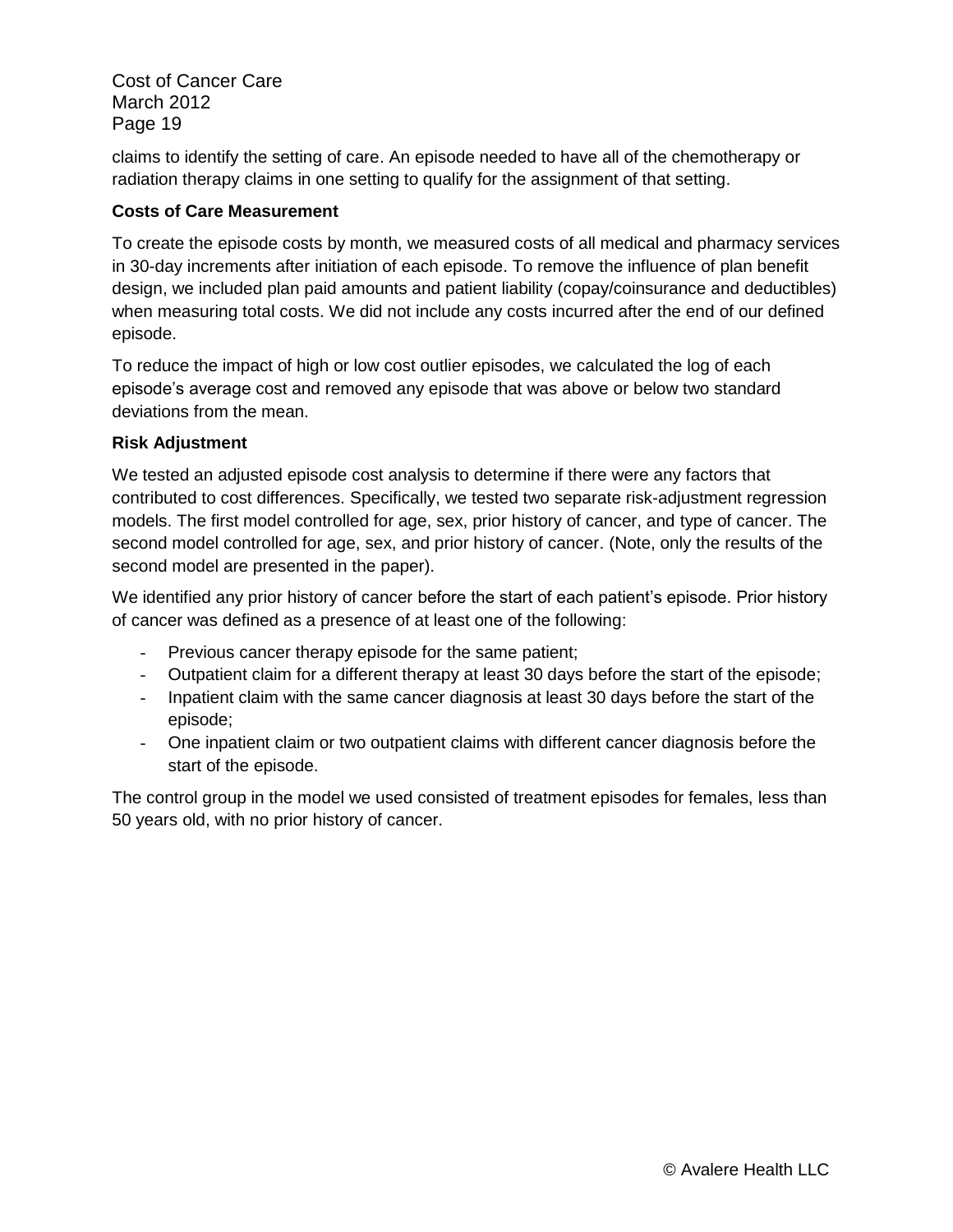## **Appendix II: Codes Used for Analyses**

#### **Table 10: Codes used for Identifying Chemotherapy or Radiation Therapy**

| Chemotherapy                                     | <b>Radiation therapy</b>    |
|--------------------------------------------------|-----------------------------|
| Included if claim includes:                      | Included if claim includes: |
| J8520-J9999                                      | CPT 77261-77799             |
| Revenue code 331, 332, or 335                    | Revenue code 333            |
| CPT 96360-96549 and appropriate NDC <sup>1</sup> |                             |

1 We used over 1500 separate 11-digit NDCs for chemotherapy drugs

#### **Table 11: Cancer Definitions**

| <b>Cancer group</b>                    | ICD-9 code(s)                                           |
|----------------------------------------|---------------------------------------------------------|
| <b>Head &amp; Neck</b>                 | 141-149, 160, 161, 230.0, 231.0                         |
| <b>Skin</b>                            | 140, 172, 173, 176, 232, 202.1, 238.2                   |
| <b>Digestive System</b>                | 150-152, 155, 156, 158, 159, 230.1-230.9                |
| Colon                                  | 153                                                     |
| <b>Rectal</b>                          | 154                                                     |
| <b>Pancreatic</b>                      | 157                                                     |
| Lung                                   | 162                                                     |
| <b>Respiratory System</b>              | 163-166, 231.1-231.9                                    |
| <b>Bone</b>                            | 170, 238.0                                              |
| <b>Tissue</b>                          | 171, 238.1                                              |
| <b>Breast</b>                          |                                                         |
|                                        | 174, 175, 233.0, 238.3                                  |
| <b>Genitourinary System</b>            | 179-182, 184, 186-189, 233.1-233.3, 233.5-233.9, 236.0, |
| Ovarian                                | 183, 236.2                                              |
| <b>Prostate</b>                        | 185, 233.4, 236.5                                       |
| <b>Eye</b>                             | 190                                                     |
| <b>Nervous System</b>                  | 191, 192, 200.5, 237.5-237.9                            |
| <b>Endocrine</b>                       | 193, 194, 237.0-237.4                                   |
| <b>Secondary lymph nodes</b>           | 196                                                     |
| Secondary respiratory/digestive system | 197                                                     |
| <b>Secondary other</b>                 | 198                                                     |
| Hodgkin's / Lymphoma                   | 200.0-200.4, 200.6-200.8, 201, 202.0, 202.7-202.9       |
| <b>Multiple Myeloma</b>                | 203                                                     |
| Leukemia                               | 204-208                                                 |
| <b>Neuroendocrine Tumors</b>           | 209                                                     |
| <b>Benign Neoplasms</b>                | 210-229                                                 |
| <b>Bone Marrow</b>                     | 238.4-238.6                                             |
| <b>Neoplasms Unspecified Nature</b>    | 239                                                     |
| <b>Other</b>                           | 202.2-202.6, 203.1-203.8, 238.7-238.9, 195, 199, 234    |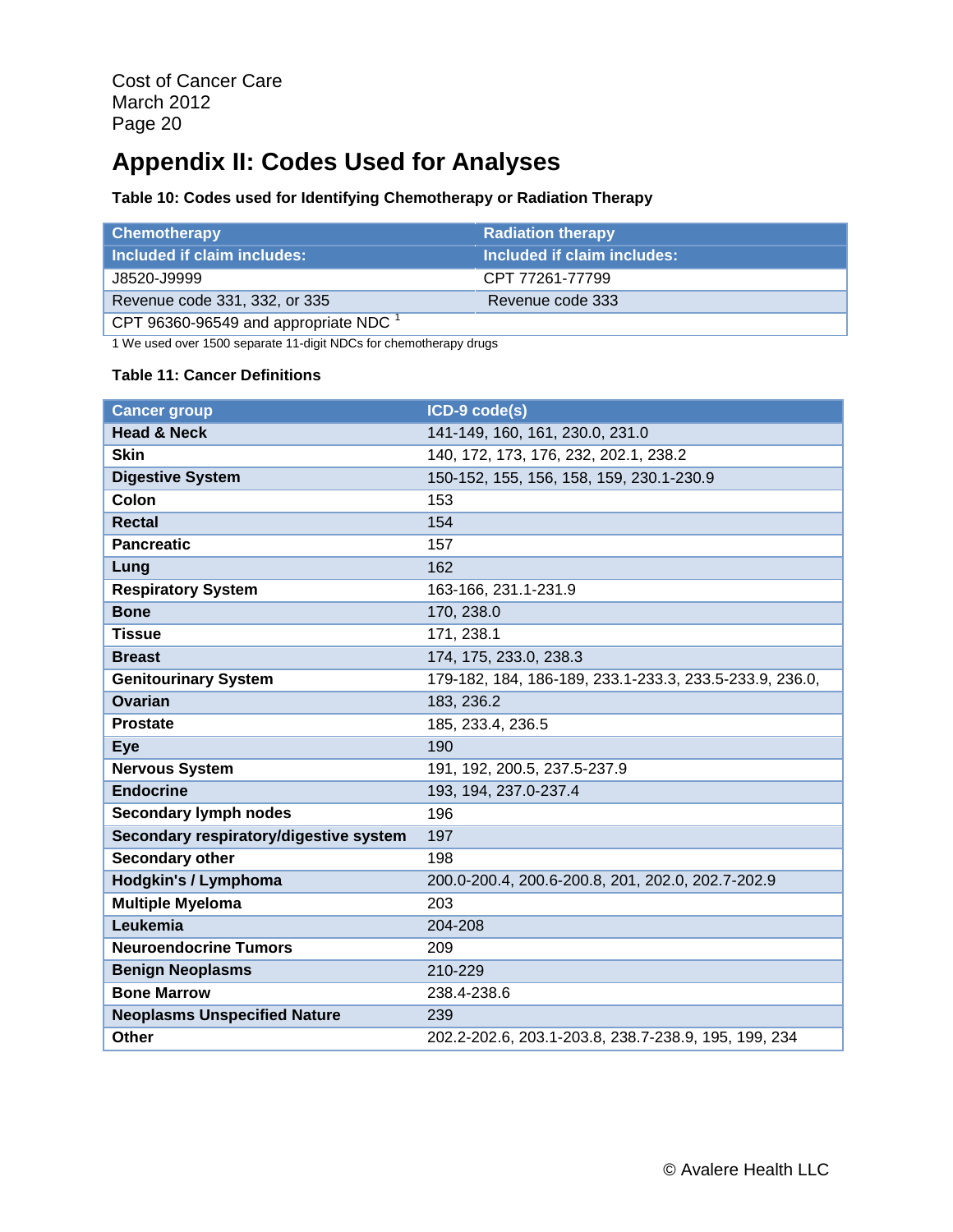#### **Table 12: Transplant MS-DRGs**

| <b>MS-DRG Code</b> | <b>MS-DRG Title</b>                                               |
|--------------------|-------------------------------------------------------------------|
| 001                | Heart transplant or implant of heart assist system w MCC          |
| 002                | Heart transplant or implant of heart assist system w/o MCC        |
| 003                | ECMO or trach w MV 96+ hrs or PDX exc face, mouth & neck w maj OR |
| 004                | Trach w MV 96+ hrs or PDX exc face, mouth & neck w/o maj OR       |
| 005                | Liver transplant w MCC or intestinal transplant                   |
| 006                | Liver transplant w/o MCC                                          |
| 007                | Lung transplant                                                   |
| 008                | Simultaneous pancreas/kidney transplant                           |
| 009                | Bone marrow transplant                                            |
| 010                | Pancreas transplant                                               |
| 014                | Allogeneic Bone Marrow Transplant                                 |
| 015                | Autologous Bone Marrow Transplant                                 |
| 652                | Kidney transplant                                                 |